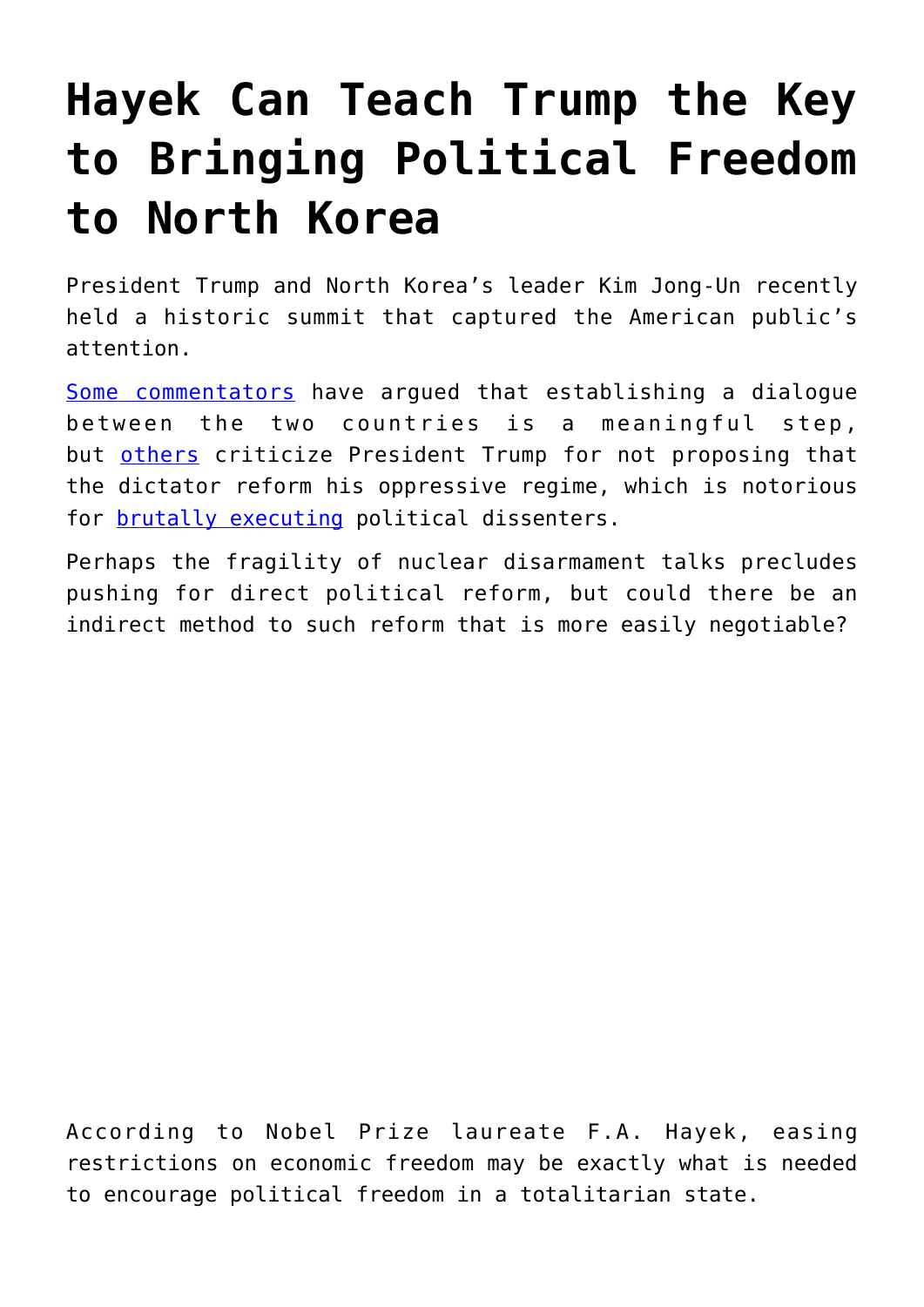Hayek famously [stated](https://www.nytimes.com/1979/05/07/archives/new-vogue-for-critic-of-keynes-von-hayek-still-abhors-big.html) in a 1979 *New York Times* interview: "You can have economic freedom without political freedom, but you cannot have political freedom without economic freedom."

That begs the question: what conditions constitute economic freedom?

The Fraser Institute, which publishes a widely used index of economic freedom, [writes](https://www.fraserinstitute.org/economic-freedom/approach) that: "The cornerstones of economic freedom are (1) personal choice, (2) voluntary exchange coordinated by markets, (3) freedom to enter and compete in markets, and (4) protection of persons and their property from aggression by others. Individuals have economic freedom when property they acquire without the use of force, fraud, or theft is protected from physical invasions by others and they are free to use, exchange, or give their property as long as their actions do not violate the identical rights of others."

There are many historical examples where such freedom altered the political climate, one of which is Chile.

When General Augusto Pinochet seized power in a 1973 military coup, he instigated a ruthless attack on freedom of speech and political opponents in Chile. However, to turnaround the failing Chilean economy, he reduced government spending, privatized state-operated industries, and eliminated many tariffs. Eventually, a 1988 referendum denied Pinochet further terms of office and he peacefully stepped down in 1989, representing a drastic increase in political freedom.

How does economic freedom help lead to such a change?

In his book, *Free to Choose,* Milton Friedman explains: "By enabling people to cooperate with one another without coercion or central direction, [economic freedom] reduces the area over which political power is exercised." Trading freely instills a spirit of individuality that shifts the perception of the government and makes citizens less likely to support central planning and control.

While economic freedom is necessary but not sufficient for